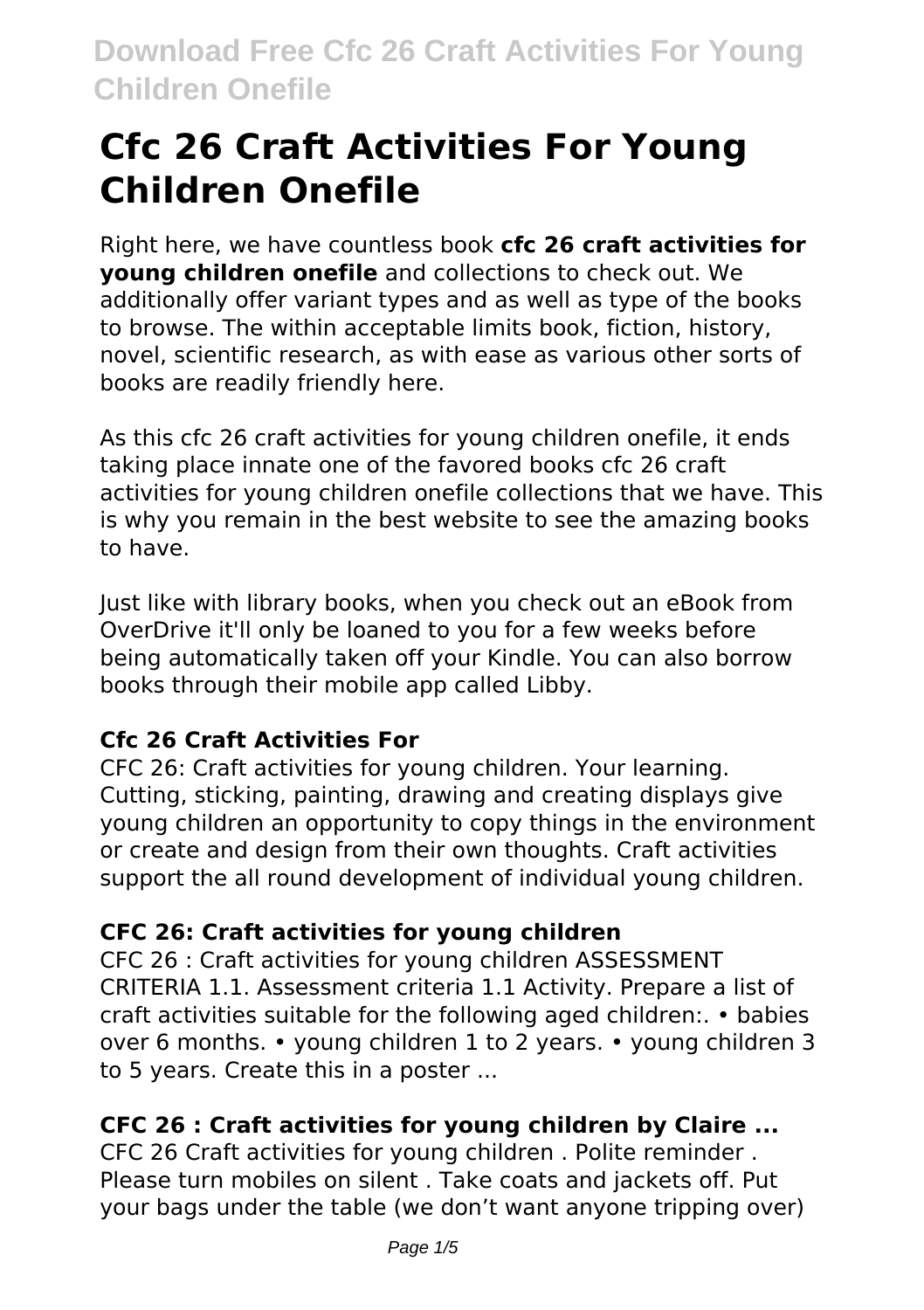Aim/learning outcome. Understand health and safety when providing craft activities for young children.

#### **CFC 26 Craft activities for young children**

Learning outcome 3 Assessment criteria 3.1 The learning young children can gain from craft activities Know the learning which young children can gain from craft activities Identify what would be the expected learning for the child in each craft activity described RELIGION MATHS

#### **CFC 26 : LO3 by Claire Tarbox on Prezi Next**

If you're looking for Catholic craft ideas for kids, you've come to the right place! I founded Catholic Icing in 2009 after becoming frustrated at the lack of Catholic ideas for children online, and have been posting crafts, recipes, and hands-on ideas ever since!

#### **Catholic Crafts for Kids- FREE!**

Assessment task – CFC 21 Science activities for young children The assessment has been designed to meet all assessment criteria for learning outcomes 1, 2, and 3. Introduction Helping young children find out is a very important aspect of their development. Understanding

#### **CFC 21: Science activities for young children**

26 Alphabet Craft Worksheets for Kindergarten & Nursery Phonics. 26 Alphabet crafts include: Alphabet letter crafts are a fun way to learn and practice the alphabet. Preschool alphabet letter crafts are the perfect addition to the classroom. Alphabet craft worksheets, A to Z worksheets, letters of the alphabet, alphabet craft activities for kids, kindergarten craft worksheets, alphabet colouring pages for nursery, alphabet crafts and learn new vocabulary @ eslphonicsworld.

#### **26 Alphabet Craft Worksheets | Fun and Easy Alphabet Crafts**

CFC 26: Craft activities for young children 91 CFC 27: Understanding learning and development through play 97 TDA 2.2: Safeguarding the welfare of children and young people 103 CFC 18: Investigating a vocational area 109 CFC 19: Self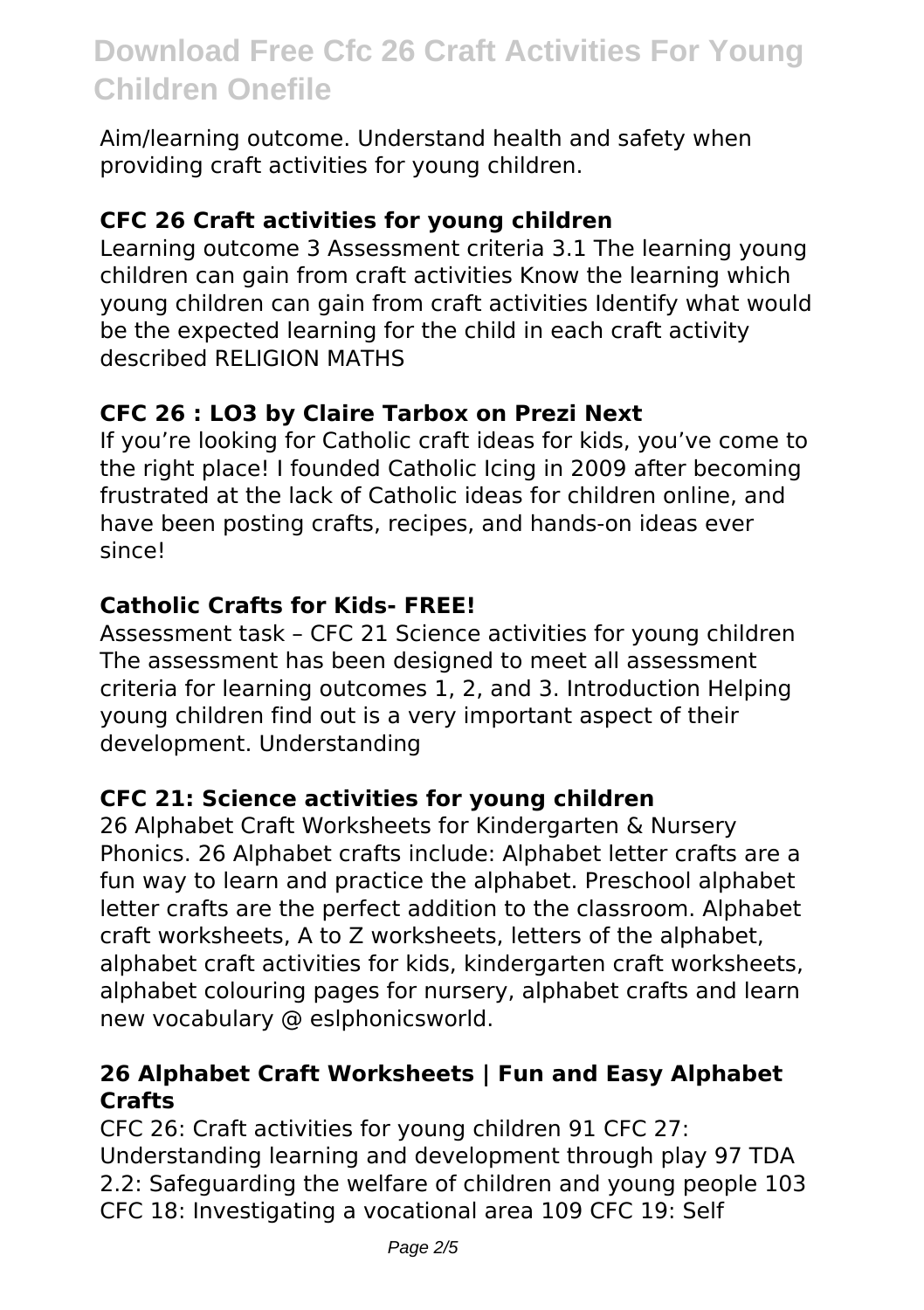development 113 HL 1: Healthy living 121 CFC 20: Healthy eating for families 125

#### **CACHE Qualification Specification - Excel Education**

CL2A3: Craft activities with young children 59. ... CFC 9: Respecting and valuing children 85 CFC 10: Children's play and leisure activities in the community 89 CFC 13: Sharing learning experiences with children 93 Section 4: Assessment and quality assurance information for tutors and assessors 99 ...

#### **CACHE Qualification Specification - Excel Education**

CFC 23: Musical activities for young children. CFC 24: Practical health and safety when with young children. CFC 25: Finding out about Forest Schools. Unit 5: CFC 26: Craft activities for young children. CFC 27: Understanding learning and development through play. HL1: Healthy living. Unit 6: CFC 20: Healthy eating for families. CFC 1: Confidence building for the young child through play. CFC 2: Listening to and talking with a young child

#### **Caring for Children (CACHE) Level 1 Diploma**

Craft idea for Matthew 6:25-26. ... We'll cover what is grace of God with 13 youth games on grace, children's activities on grace, and object lesson on grace—all that are perfect for teaching grace to kids in youth group, preschool Sunday school lesson, or homeschool.

#### **Craft idea for Matthew 6:25-26. | Sunday school crafts ...**

Craft Foam Crown. Have fun making and wearing these cute craft foam crowns. Popular. African Savanna Diorama. Learn about the African savanna and its rich wildlife by creating an animal-filled shoebox diorama. Popular. Paper Dice. Make your own dice out of paper to use for games and for practicing children's early math skills.

#### **Printable Crafts for Kids | Fun Craft Ideas | FirstPalette.com**

What you will need: Woodsies Mini Jumbo Craft Sticks -4.5" 50/Pkg - Use good quality craft sticks that lay flat. The 5/8" work perfect with the one-inch tape. \*You can use the Jumbo Craft Sticks with the 1.5 Inch - 3M Scotch Masking Tape for a Bigger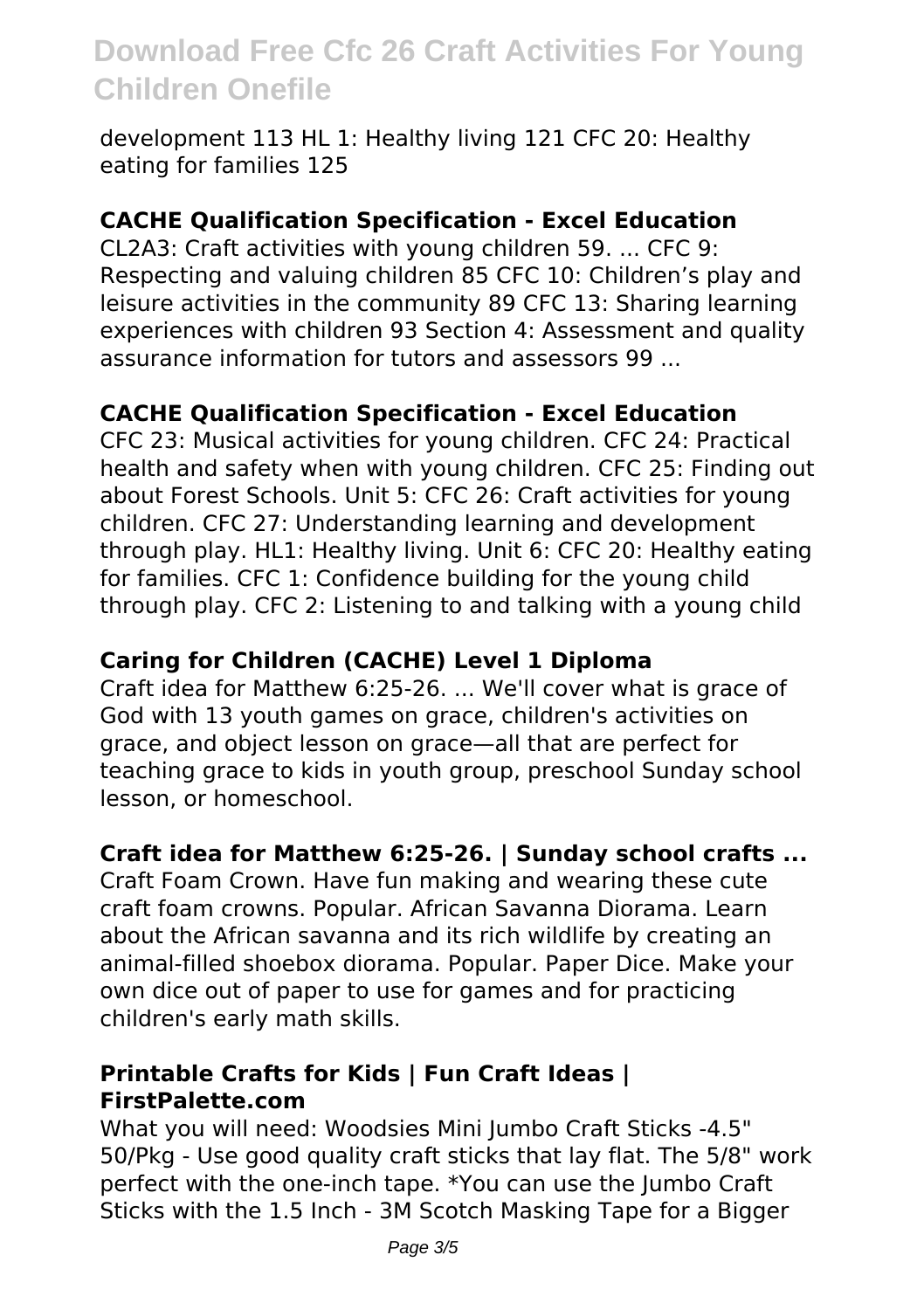Canvas.. 3M Scotch Masking Tape, 1-Inch - Other brands will work, but this tape works great! It is the exact color of the craft sticks.

#### **Bible Crafts and Activities about Ruth, Naomi and Friends**

Listening activities for kids promotes cooperation. There are thousands–yes thousands–of ways to teach kids to listen , but one important way is to use listening activities for kids. Some activities help build listening skills directly, while others are used to make things fun (like going to the bathroom) so you can get better cooperation ...

#### **15 Awesome Listening Activities for Kids**

Bible School Crafts Sunday School Crafts Vbs Crafts Church Crafts Bible Activities Creative Activities Prayer For Forgiveness King Craft Prayer Stations The Forgiveness Heart During the day, guests receive a strip of cloth and a piece of chalk to write down people, events, and/or situations they need and want to forgive.

#### **Jesus Taught About Forgiveness Bible Craft on Sunday ...**

Creation Crafts for Sunday School Creation Crafts for Day 6 of Creation God Created the Animals . The following ideas come from the lesson God Created the Animals about the Fourth Day of Creation on The Resource Room. Make an "Everything God has Made is Good" Spider and Spider Web.

#### **Creation Crafts - Day 6**

Sunday School Zone provides a number of different types of free, printable Bible activities for kids that you can use to teach children the Bible or enhance your current Bible teaching efforts. They are great for use in a homeschool setting, one-on-one, or in a classroom setting like Sunday School or Christian school.

#### **Types of Free Printable Bible Activities for Kids on ...**

Craft Sticks; Glue; Ribbon (optional) Bible Story Open your Bible to 1 Samuel 26:5-25 Say, A long time ago Saul was the king of Israel, but Saul made a mistake and God decided that He should pick someone else to be king. God picked David to be Israel's king whenever he was still a small boy. This made Saul angry.